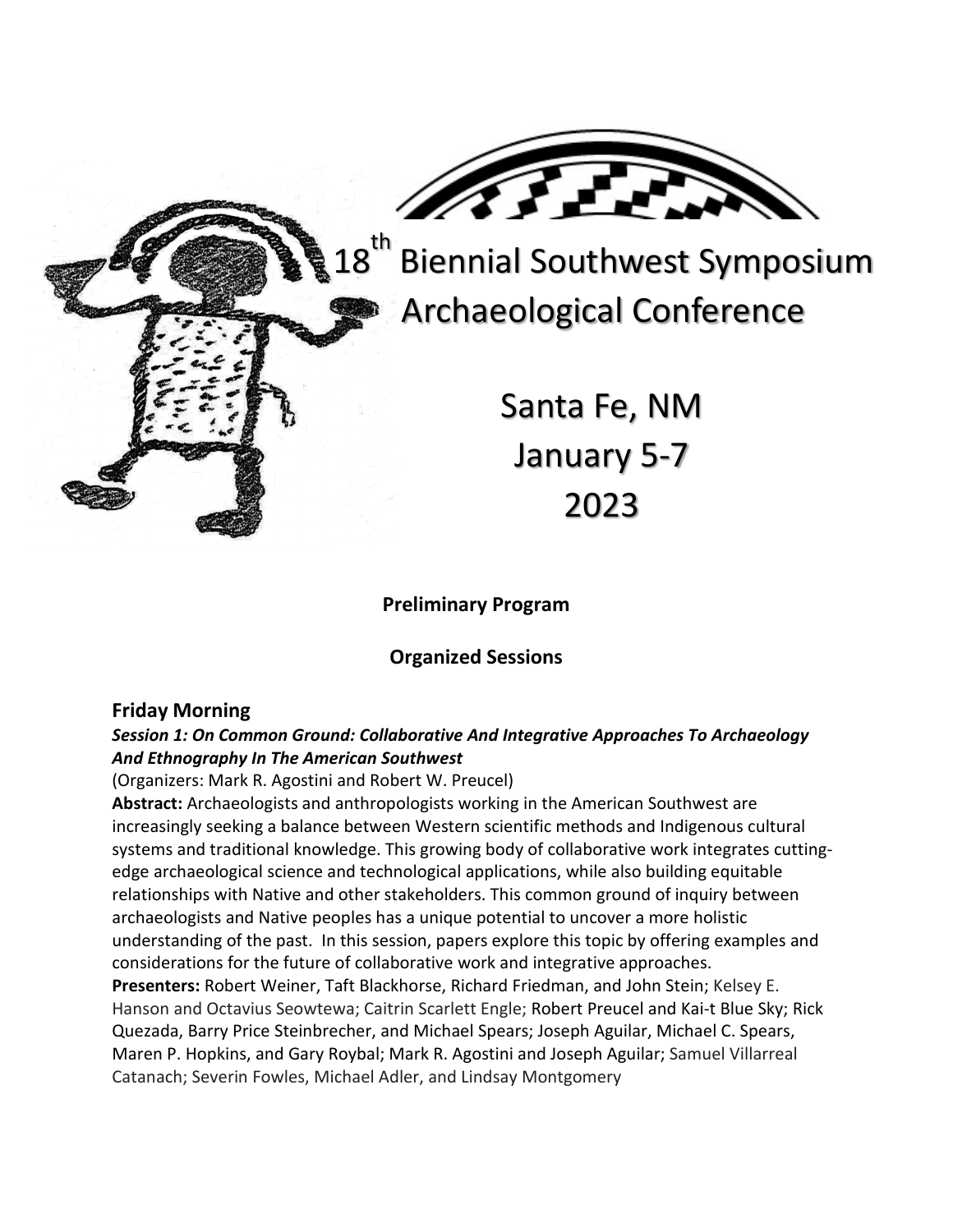## **Friday Afternoon**

# *Session 2: Multiscaler Perspectives on the Early Agricultural Period*

(Organizers: Michelle Carpenter and Robert Hard)

**Abstract:** Over the last 25 years there has been a revolution in our understanding of the Early Agricultural period (4100 to 1900 BP) in Northwestern Mexico and the American Southwest. Dramatic discoveries in the Tucson Basin, La Playa, Cerro Juanaqueña, and other locations have demonstrated that the adoption of maize agriculture resulted in rapid and dramatic alteration of Archaic period lifeways. While in other regions, the rate that maize impacted societies is radically different. The goal of this session is to move beyond site level analyses and integrate these discoveries into a broader understanding of dynamics of change at multiple temporal and spatial scales during the Early Agricultural period. Broad topics that will be examined as part of this session include, social networks, territoriality, trade and exchange, Mesoamerican interactions, changing social organization, and ecological dynamics, among others. **Presenters:** Bruce Huckell and Lisa W. Huckell; Joan Coltrain and Joel C. Janetski; Jonathan Mabry; Robert J. Hard and John R. Roney; John R. Roney; James M. Vint and Gregory J. Whitney; Joseph M. Birkmann; Michelle Carpenter

## **Saturday Morning**

### *Session 3: Emergent Material Networks in the US Southwest and Mexican Northwest and Beyond*

(Organizers: Andrea Torvinen, Robert Bischoff, and Christopher Schwartz) **Abstract:** Networks emerge from the interactions of people, places, and things. As such, the material record provides the data necessary for exploring the physical, economic, and cosmological connections that formed within and between communities, as well as across regions. Analytical approaches such as network analysis allow us to shift from bounded culture areas toward dynamic systems composed of fluid identities and changing interactions. This is especially relevant in the US Southwest/Mexican Northwest since it is subdivided by an international border that has hampered the methodologies used and coverage of archaeological research conducted in each country. This session demonstrates how network methods can be applied at multiple scales using a variety of material culture types or physical features to overcome disjunctive influences on archaeological practice, such as the border. Material manifestations of the networks explored include roads and trails; similarities in artifact shape, design, and origin; and commonalities in cosmology. The geographic extent of network connections spans from a diachronic, intrasite analysis in Northwest Mexico to canal system villages in the Phoenix Basin and the influence of West Mexican exchange into the region of interest and beyond. Furthermore, these papers advance the theoretical and methodological implementation of network methods in archaeology.

**Presenters:** José Luis Punzo Díaz, Ben A. Nelson, Christopher W. Schwartz, and Alfonso Gastelum Strozzi; Michael D. Mathiowetz; Nora Rodríguez-Zariñán; Andrea Torvinen; Saul Shukman and Robert Weiner; Caitlin Wichlacz and Robert Bischoff; Chris Caseldine;

# **Saturday Afternoon**